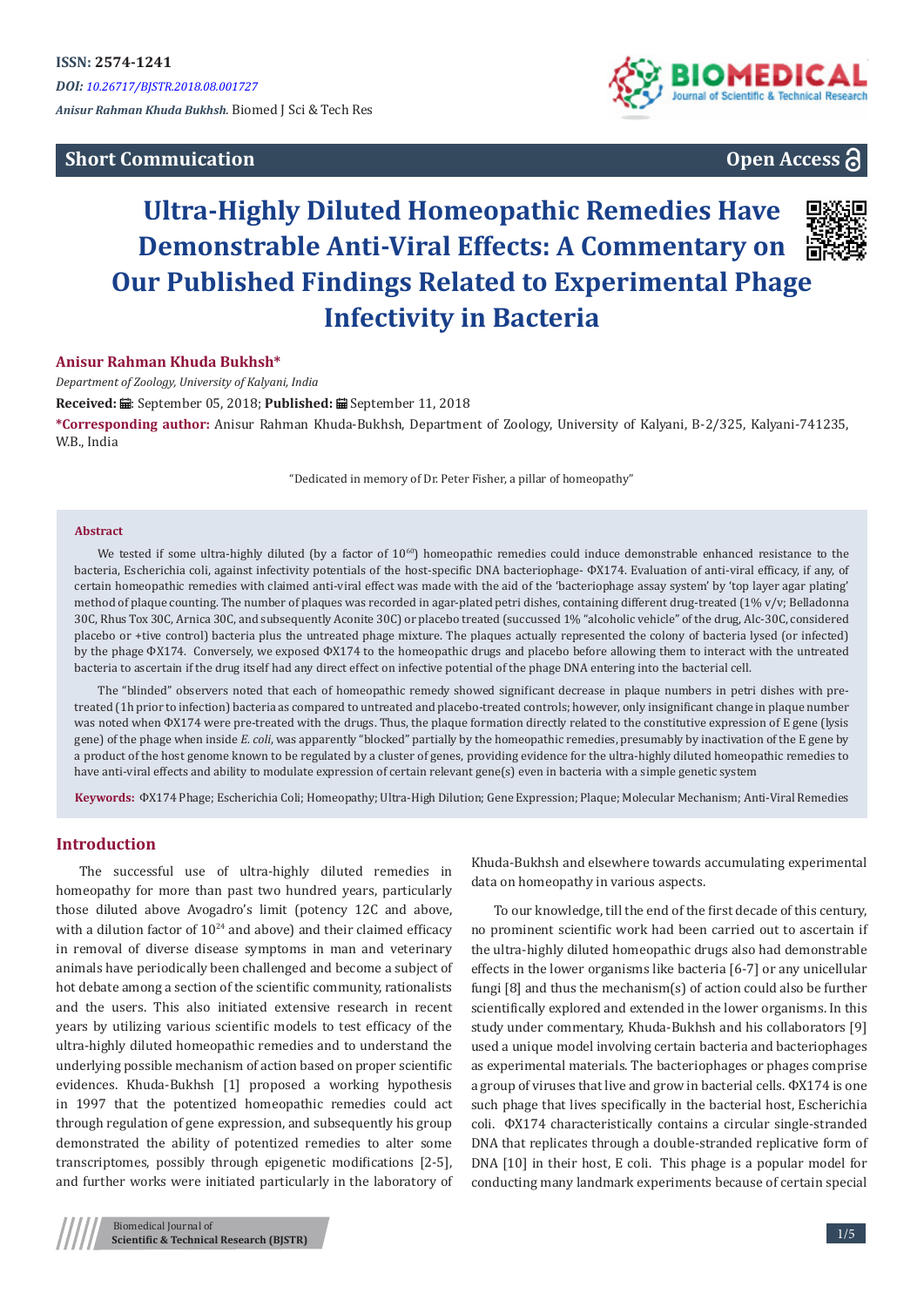advantages. First, the virion DNA can be completely synthesized with DNA polymerase, using the intact genome as a template [11]. It also happened to be the first DNA that could be completely sequenced [12].

Second, ФX174 accomplishes host lysis (plaque formation) through activation of a single gene E and its product does not have any other enzymatic activity [13,14], unlike what happens in some other phages such as lambda  $(\lambda)$  and T4, which accomplish their infectivity by using more than one gene regulatory circuit/ system (for both lytic and lysogenic cycles) [15]. Therefore, ФX174 phage infectivity in E. coli is considered useful as a good experimental model to study the expression of gene E and any phenotypic change involving plaque number in the bacterial colony due to ФX174 infection should also be logically attributed to the altered expression of gene E inside the bacteria, either as a result of "blockage/repression" of the gene E or as a result of nick in the virus DNA affecting E gene expression, and thereby inactivating proper functioning of the viral genome, specifically in regard to inactivation of the constitutive expression potential of the gene E. In bacteriophages, switching off/on of lysogenic or lytic cycle is strictly dependent on nutrients, chemical compounds and also environmental factors like exposure to UV, X-ray etc.) [16].

However, an added advantage with ФX174 as an experimental model is for the absence of any lysogenic gene in this phage; it has only the active lytic gene, the profile of which can also be altered by some external factors [17,18]. Further, the phage infection usually does not otherwise interrupt protein, DNA, or RNA synthesis of the host cell [19], including ability to synthesize an inducible enzyme in the host. ФX mRNA made in the infected cell has a base sequence identical to the single stranded DNA contained in the virus [20].

The rationality and use of ultra-highly diluted remedies above 12C that is not expected to contain any original drug molecules in homeopathy is considered by many to be an enigmatic scientific issue, particularly when the mechanism of action is not clearly known. Thus, in this study, the homeopathic remedies were consciously selected to be the 30C, or with a dilution factor of  $10^{60}$ to examine if such a high dilution could have any demonstrable effect in the lower organism, not studied earlier.

In this paper the experiment was designed in such a way to be able to address the following research questions like: i) if ultra-highly diluted homeopathic remedies (beyond Avogadro's limit) could elicit responses (protective) in the lower animals like bacteria with a simple genetic system (prokaryote), ii) if certain homeopathic drugs used against common viral diseases could also elicit similar responses in the bacteria, Escherichia coli, suggestive of their anti-viral effect and iii) if they did, whether it was possible to elucidate the plausible mechanism at the molecular level, in respect of expression of certain genes.

#### **Materials and Methods**

The bacteriophage ФX174 wild type and its host bacterial strain E. coli C/1 (a spontaneous phage T1 resistant mutant) were maintained in the standard Luria Bertani (LB) medium and starvation buffer (SB) preparations were used [9]. All standard

conditions for maintaining the culture and experimental set-ups were properly followed (for details consult ref [9]). Briefly, the stock of phage was prepared [21,22] with slight modification: bacteria (*E. coli* C/1) were grown in LB with aeration and the culture was infected with phage when it was in the logarithmic (log) phase of growth (about 108 cells/ ml). For ensuring that all of the cells in the population were at a similar stage of development, the experiments were done with starved synchronized cells, made in the following way [9] with little modification.; the cells were allowed to starve with shaking at 37ºC for 1 h for synchronization and methods of plaque assay [22] by count of numbers of infective centres or the plaque forming units (PFU) of the bacteriophage following the double layer agar plating method [9] were adopted.

The potentized homeopathic drugs used in this study, namely, Rhus toxicodendron (Rhus Tox 30C) and Atropa belladonna (Belladonna 30C) are clinically used with great success to remove symptoms of common viral diseases like influenza with cough and cold [23]; However, the other remedy, Arnica montana (Arnica 30C;) is claimed to have mainly effects against shock, trauma and injury, but not particularly claimed to have any antiviral effect. These homeopathic remedies prepared as per standard Indian Homeopathic Pharmacopaea, were procured from HAPCO, BB Ganguly Street, Kolkata. The drugs prepared in ethanolic media (and the placebo or positive control prepared from the same stock as the drug and succussed appropriately to make it succussed alcohol 30C) were suitably diluted to bring it down to 1% ethanolic strength to minimize alcoholic effect on the microbes. The data presented were statistically analyzed from two sub-sets of experiments and three replicates of each sub-set. Briefly, the mixtures containing specific numbers of *E. coli* and the bacteriophages that produced a fairly constant number of plaques were first standardized.

The starved synchronized cells were then allowed to grow in fresh LB in presence of  $(1\% v/v)$  of different homeopathic remedies or the Alc 30C, separately.; b) the cells were further shifted to SB by centrifugation; c) normal phage was added to such cells at multiplicity of infection ratio of 1.0; d) the phage adsorbed cells were then serially diluted in SB; e) subsequent steps to obtain PFU were done as described in the original paper [9].. The observers were "blinded" during observation. In another subset, the phage was allowed to incubate in presence of  $(1\% \text{ v/v})$  of different homeopathic remedies or Alc 30C in the similar way.

#### **Result**

In the drug untreated control, the mean number of plaques observed was  $115.4 \pm 1.6$ ) as against  $102.2 \pm 2.22$ ) in the placebo treated bacteria. On the other hand, in the Rhus Tox 30C treated bacteria, the number of plaques observed was 12.0 ±0.84 as against 23.60±2.73 and 54.40±2.97 in Belladonna 30C and Arnica 30C treated bacteria, respectively. Thus, there was a clear difference noted between the homeopathic remedies claimed to have antiviral effects and the one which is generally used against shock and injury and not claimed as an anti-viral drug, per se. Rhus Tox 30C appeared to have a greater efficacy than Belladonna 30C in rendering protection to the bacteria against the phage attack. In the set of experiments where the phage alone was treated with the

2/5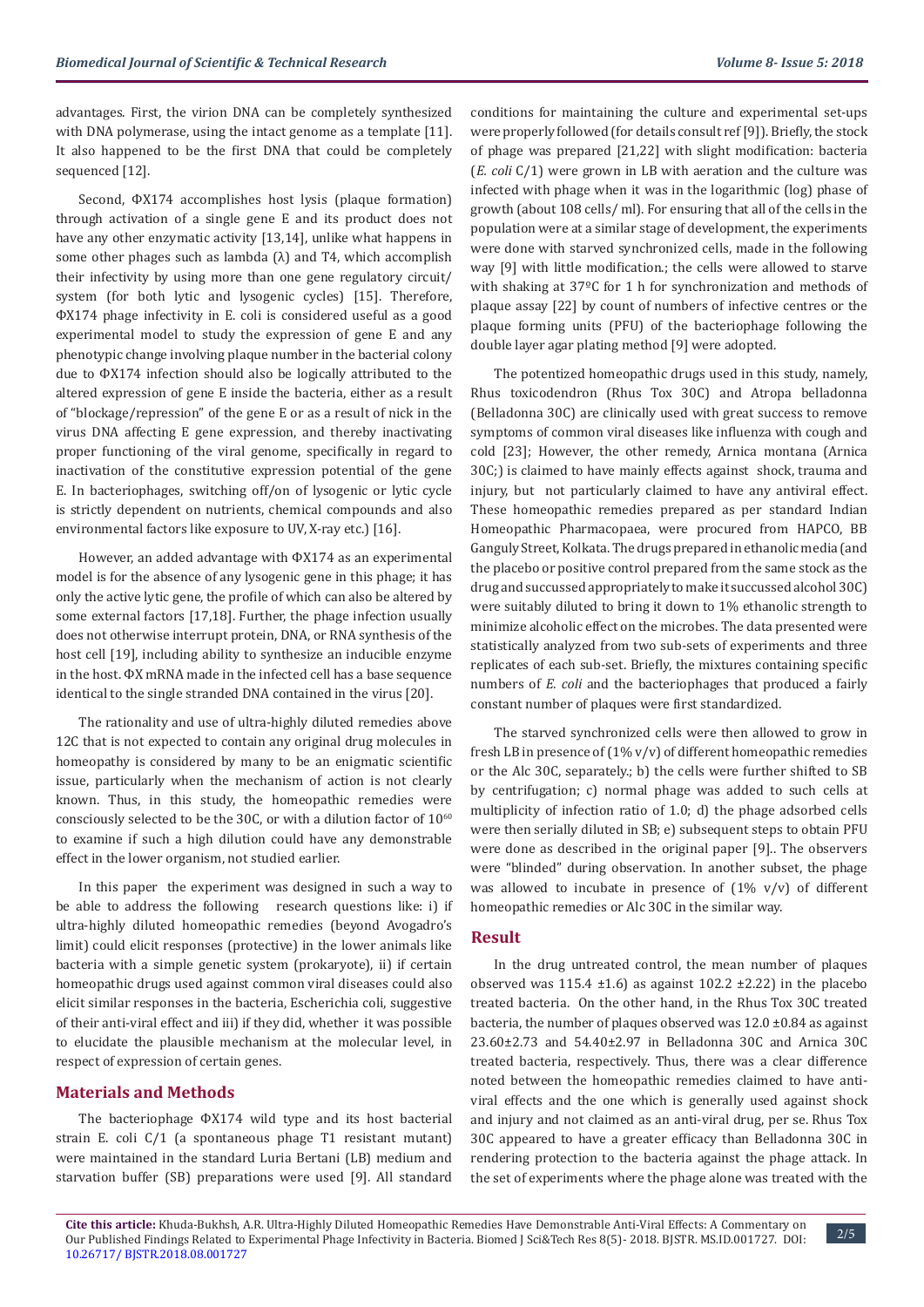homeopathic remedies, the number of plaques was 115.20 ±4.33 in the untreated control as against 106.00±5.33 in the placebo control. The number of plaques observed in the Rhus Tox 30C treated series was 87.60±6.33 as against 96.80±7.33 and 86.80±8.33 in the Belladonna 30C and Arnica 30C, respectively.

Thus, there was strikingly more number of plaques in the sets where the phage was treated with the drugs whereas the bacteria were not treated, as compared to the sets in which the bacteria were treated with the drugs and the phage were not treated. In subsequently-conducted experiment (data unpublished) with an additional anti-viral drug, Aconite 30C, the plaque count was very low in Aconite like Rhus Tox 30C and Belladonna 30C treatment, while expression of E gene in the Rhus Tox 30C, Belladonna 30C and Aconite 30C treated bacteria was also found to be correspondingly down regulated (Figure 1) as compared to the negative and positive controls. Interestingly, E gene expression in the Arnica 30C treated ones was also quite expectedly not so much down regulated, in conformity with its use as a remedy against shock and injury, not as an anti-viral drug.



#### **Discussion**

The results of the phage infectivity study indicated that both Rhus Tox 30C and Belladonna 30C exposure to E. coli produced much smaller number of plaques than when the bacteria were not exposed to these ultra-highly diluted homeopathic remedies. This ability was not, however, shown as much by Arnica 30C, which is only clinically used in treatment of shock and injury but not in case of any viral disease. On the other hand, the placebo treated bacteria failed to show any such protective effect against the viral infection, as demonstrated by the plaque counts, confirming thereby that it was not just the alcohol effect. However, when the phage was pretreated with these remedies individually, the virus hardly showed any modulation in their ability to attack the bacteria and formed nearly similar number of plaques by their lytic effect comparable to when they were drug untreated. Thus, the homeopathic drugs which showed their anti-viral effects when treated to the bacteria did not show their direct anti-viral effect on the phage by way of blocking or reducing their ability to infect the bacteria. So, the homeopathic remedy by itself did not apparently show its ability to directly repress/or inactivate the E gene of the phage, or their constitutive expression inside the bacteria.

On the other hand, when the bacteria were exposed to the drug, they somehow were induced to produce the protein product (restriction enzymes?) that presumably helped them to repress or inactivate the phage E gene expression inside the bacteria. Thus, the plaque numbers were phenotypically reduced. This would provide strong circumstantial evidence that some inherent genes of the bacteria, which are already endowed with the property to produce such repressor proteins to protect themselves from phage attack, might have been accelerated further to produce additional amount of the "repressor" molecules to block the E gene expression

of the phage. When we subsequently measured E gene expression in phages of different groups of the drug treated and the controls microbes, we found that the expression of E gene was indeed much less in the Rhus Tox, Belladonna and Aconite treated bacteria. Since the phage DNA only entered into the bacterial cell leaving aside the protein coat at the bacterial outer membrane, it was only possible for the bacteria to stop the phage attack by blocking the expression of the lytic gene E which otherwise is programmed to constitutively produce the E gene product when inside the bacteria that is responsible for the lysis of bacteria.

Alternatively, the phage DNA could have been randomly fragmented as and when they entered, by some unknown gene products of the bacteria. In fact, many microbes rely on diverse defence mechanisms that allow them to withstand viral predation and exposure to invading nucleic acid. In many bacteria, clustered regularly interspaced short palindromic repeats (CRISPR) are reported to form peculiar genetic loci, which provide acquired immunity against viruses and plasmids by targeting nucleic acid in a sequence-specific manner [24,25]. These hyper-variable loci take up genetic material from invasive elements and build up inheritable DNA-encoded immunity over time. The homeopathic remedies apparently could have enhanced the activity of these genetic clustered elements, so that the bacteria could be endowed with the ability to deactivate the constitutively expressing phage E gene as they entered.

We reported in our earlier studies [6-8] by utilizing reversetranscriptase polymerase chain reaction (RT-PCR) methods that introduction of homeopathic drugs is capable of bringing about changes in the gene expression of the bacterial system, both at the m-RNA and DNA levels, when exposed to other toxic insults. Khuda-Bukhsh and his group have long been advocating [1,26-33]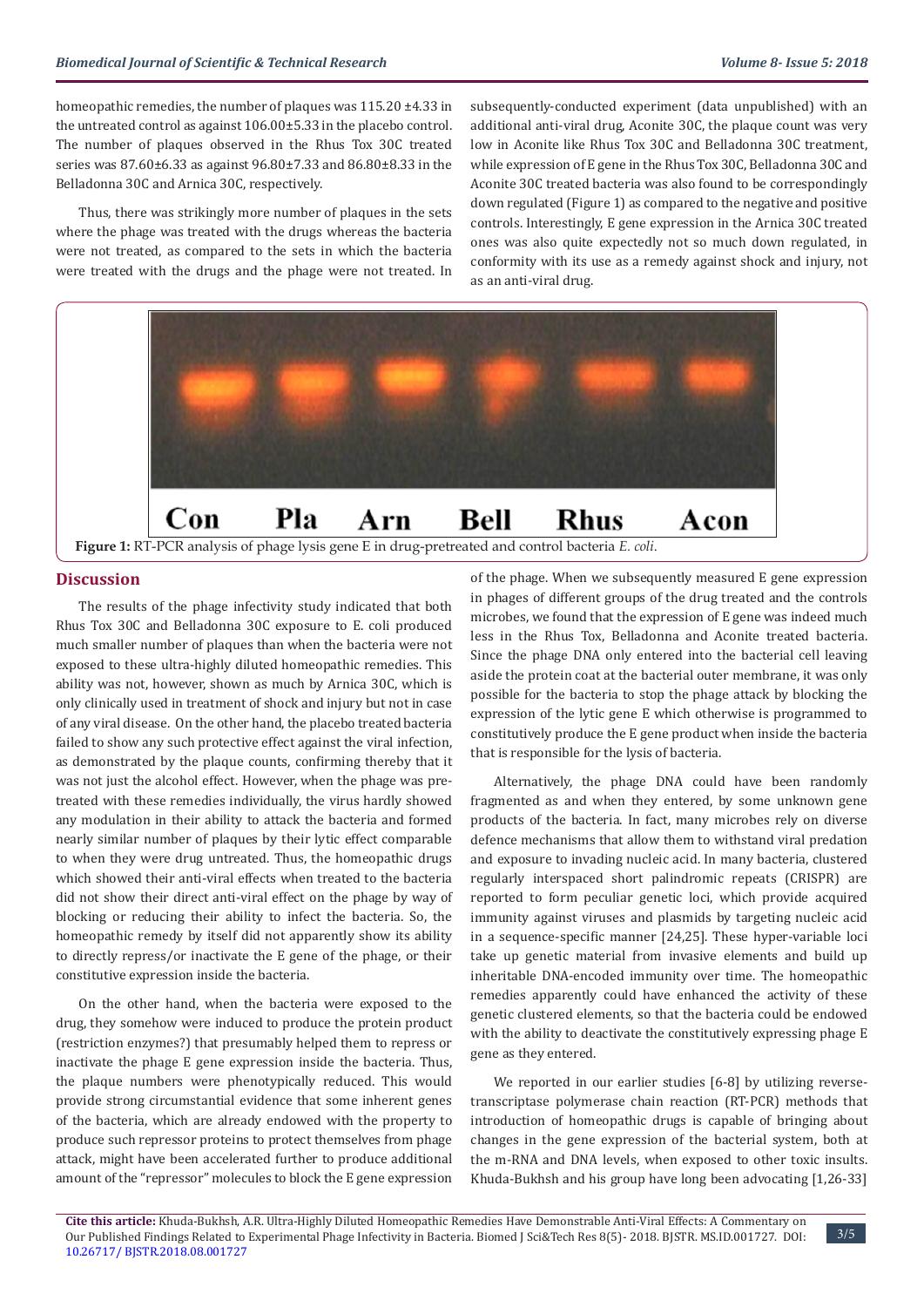that the potentized homeopathic drugs could possibly act through regulation of gene expression, with exhaustive experimental evidences from both the higher organisms like mammals and lower organisms like yeast and bacteria. The results of the study under commentary provide yet another strong evidence of the capability of the potentized homeopathic drugs to trigger specific gene activity in the bacteria to render protective effects against phage attack. Since there is hardly any anti-viral drug without toxicity in the modern drug regimen, the results of the study assume special significance. The present findings would give support for the use of these potentized drugs more assuredly against influenza and other viral diseases.

#### **References**

- 1. [Khuda Bukhsh AR \(1997\) Potentized homeopathic drug act through](https://www.sciencedirect.com/science/article/pii/S0965229997800908)  [regulation of gene expression: a hypothesis to explain their mechanism](https://www.sciencedirect.com/science/article/pii/S0965229997800908)  and pathways of action *in vivo*[. Comp Ther Med 5: 43-46.](https://www.sciencedirect.com/science/article/pii/S0965229997800908)
- 2. [Bishayee K, Sikdar S and Khuda Bukhsh AR \(2013\) Evidence of an](https://www.ncbi.nlm.nih.gov/pubmed/25780677)  [Epigenetic Modification in Cell-cycle Arrest Caused by the Use of Ultra](https://www.ncbi.nlm.nih.gov/pubmed/25780677)[highly-diluted Gonolobus Condurango Journal of Pharmacopuncture 16:](https://www.ncbi.nlm.nih.gov/pubmed/25780677)  [7-13.](https://www.ncbi.nlm.nih.gov/pubmed/25780677)
- 3. [Saha SK, Khuda Bukhsh AR \(2014\) Berberine alters epigenetic](https://www.ncbi.nlm.nih.gov/pubmed/25448308)  [modifications, disrupts microtubule network, and modulates HPV-18](https://www.ncbi.nlm.nih.gov/pubmed/25448308)  [E6-E7 oncoproteins by targeting p53 in cervical cancer cell HeLa: a](https://www.ncbi.nlm.nih.gov/pubmed/25448308)  [mechanistic study including molecular docking. Eur J Pharmacol 744:](https://www.ncbi.nlm.nih.gov/pubmed/25448308)  [132-146.](https://www.ncbi.nlm.nih.gov/pubmed/25448308)
- 4. [Khuda Bukhsh AR, Sikdar S \(2015\) Condurango 30C induces epigenetic](https://www.ncbi.nlm.nih.gov/pubmed/26088552)  [modification of lung cancer-specific tumour suppressor genes via](https://www.ncbi.nlm.nih.gov/pubmed/26088552)  [demethylation. Forsch Komplementmed 22: 172-179.](https://www.ncbi.nlm.nih.gov/pubmed/26088552)
- 5. [Saha SK, Roy S, Khuda Bukhsh AR \(2015\) Ultra-highly diluted plant](https://www.ncbi.nlm.nih.gov/pubmed/26559365)  [extracts of Hydrastis canadensis and Marsdenia condurango induce](https://www.ncbi.nlm.nih.gov/pubmed/26559365)  [epigenetic modifications and alter gene expression profiles in HeLa cells](https://www.ncbi.nlm.nih.gov/pubmed/26559365)  [in vitro. J Intgr Med 13: 400-411.](https://www.ncbi.nlm.nih.gov/pubmed/26559365)
- 6. [Khuda Bukhsh AR, De A, Das D, Dutta S, Boujedaini N \(2011\) Analysis of](https://www.ncbi.nlm.nih.gov/pubmed/21849152)  [the capability of ultra-highly diluted glucose to increase glucose uptake](https://www.ncbi.nlm.nih.gov/pubmed/21849152)  [in arsenite stressed bacteria Escherichia coli. J Chin Integr Med/ Zhong](https://www.ncbi.nlm.nih.gov/pubmed/21849152)  [Xi Yi Jie He Xue Bao 9: 901-912.](https://www.ncbi.nlm.nih.gov/pubmed/21849152)
- 7. [De A, Das D, Dutta S, Chakraborty D, Boujedaini N, et al. \(2011\) Potentized](https://www.ncbi.nlm.nih.gov/pubmed/22313889)  [homeopathic drug, Arsenicum Album 30C, inhibits intracellular ROS](https://www.ncbi.nlm.nih.gov/pubmed/22313889)  [generation and up-regulates expression of arsenic resistance gene in](https://www.ncbi.nlm.nih.gov/pubmed/22313889)  [arsenic exposed bacteria, Escherichia coli. Zhong Xi Yi Jie He Xue Bao,10:](https://www.ncbi.nlm.nih.gov/pubmed/22313889)  [210-227.](https://www.ncbi.nlm.nih.gov/pubmed/22313889)
- 8. [Das D, Dutta S, Biswas R, Boujedaini N, Khuda Bukhsh AR, et al. \(2011\)](https://www.ncbi.nlm.nih.gov/pubmed/21749826)  [Potentized homeopathic drug Arsenicum Album 30C positively](https://www.ncbi.nlm.nih.gov/pubmed/21749826)  [modulates protein biomarkers and gene expressions in Saccharomyces](https://www.ncbi.nlm.nih.gov/pubmed/21749826)  [cerevisae exposed to arsenate. J Chin Integr Med / Zhong Xi Yi Jie He Xue](https://www.ncbi.nlm.nih.gov/pubmed/21749826)  [Bao 9: 752-560.](https://www.ncbi.nlm.nih.gov/pubmed/21749826)
- 9. [Saha SK, Das Sreemanti, Khuda Bukhsh AR \(2012\) Phenotypic evidence](https://www.ncbi.nlm.nih.gov/pubmed/22500721)  [of ultrahighly diluted homeopathif remedies acting at gene expression](https://www.ncbi.nlm.nih.gov/pubmed/22500721)  [level: a novel probe on experimental phage inectivity.Journal of Chinese](https://www.ncbi.nlm.nih.gov/pubmed/22500721)  [Integrative Medicine 10: 462-470.](https://www.ncbi.nlm.nih.gov/pubmed/22500721)
- 10. [Arai K, Low R, Kobori J, Shlomai J \(1981\) Mechanism of dnaB protein](https://www.ncbi.nlm.nih.gov/pubmed/6262328)  [action. V. Association of dnaB protein, protein n', and other repriming](https://www.ncbi.nlm.nih.gov/pubmed/6262328)  [proteins in the primosome of DNA replication. J Biol Chem 256: 5273-80.](https://www.ncbi.nlm.nih.gov/pubmed/6262328)
- 11. [Goulian M, Kornberg A, Sinsheimer RL \(1967\) Enzymatic synthesis of](https://www.ncbi.nlm.nih.gov/pmc/articles/PMC223838/)  [DNA, XXIV. Synthesis of infectious phage Φ-X174 DNA. Proc Natl Acad](https://www.ncbi.nlm.nih.gov/pmc/articles/PMC223838/)  [Sci 58: 2321-2328.](https://www.ncbi.nlm.nih.gov/pmc/articles/PMC223838/)
- 12. [Sanger F, Coulson AR, Friedmann T, Air GM, Barrell BG, et al. \(1978\) The](https://www.ncbi.nlm.nih.gov/pubmed/731693)  [nucleotide sequence of bacteriophage ФX X174. J Mol Biol 125: 225–246.](https://www.ncbi.nlm.nih.gov/pubmed/731693)
- 13. [Witte A, Lubitz W \(1989\) Biochemical characterization of ФX174](https://www.ncbi.nlm.nih.gov/pubmed/1534215) [protein-E-mediated lysis of Escherichia coli. Eur J Biochem 180: 393-](https://www.ncbi.nlm.nih.gov/pubmed/1534215) [398.](https://www.ncbi.nlm.nih.gov/pubmed/1534215)
- 14. Markert A, Zillig W (1965) Studies on the lysis of Escherichia coli C by bacteriophage ФX174. Virology 25: 88-97.
- 15. [Cao Y, Lu HM, Liang J \(2008\) Stochastic probability landscape model for](https://www.ncbi.nlm.nih.gov/pmc/articles/PMC2630505/) [switching efficiency, robustness, and differential threshold for induction](https://www.ncbi.nlm.nih.gov/pmc/articles/PMC2630505/) [of genetic circuit in phageλ. IEEE EMBS 1: 611-614.](https://www.ncbi.nlm.nih.gov/pmc/articles/PMC2630505/)
- 16. Khan NC, Poddar RK (1974) Photodynamic inactivation of antigenic determinants of single stranded DNA bacteriophage ФX174. J Virol 13: 997-1000.
- 17. Mik G De, Groot I De (1977) Mechanisms of inactivation of bacteriophage ΦX174 and its DNA in aerosols by ozone and ozonized cyclohexene. J Hyg (Lond) 78: 199-211.
- 18. [Hsu WT, Lin EJ, Harvey RG, Weiss SB \(1977\) Mechanism of phage ΦX174](https://www.researchgate.net/publication/22805574_Mechanism_of_phage_phiX174_DNA_inactivation_by_benzoapyrene-78-dihydrodiol-910-epoxide) [DNA inactivation by benzo\(a\)pyrene-7,8-dihydrodiol-9,10-epoxide.](https://www.researchgate.net/publication/22805574_Mechanism_of_phage_phiX174_DNA_inactivation_by_benzoapyrene-78-dihydrodiol-910-epoxide) [Proc Natl Acad Sci 74: 3335-339.](https://www.researchgate.net/publication/22805574_Mechanism_of_phage_phiX174_DNA_inactivation_by_benzoapyrene-78-dihydrodiol-910-epoxide)
- 19. Rueckert RR, Zillig W (1962) Biosynthesis of virus protein in Escherichia coli C in vivo following infection with bacteriophage ФX-174. J Mol Biol 5: 1-9.
- 20. [Hayasi M, Hayasi MN, Spiegelman \(1963\) Restriction of](https://www.ncbi.nlm.nih.gov/pubmed/14077495) *in vivo* genetic [transcription to one of the complementary strands of DNA. Proc Natl](https://www.ncbi.nlm.nih.gov/pubmed/14077495) [Acad Sci 50, pp. 664.](https://www.ncbi.nlm.nih.gov/pubmed/14077495)
- 21. [Dulbecco R \(1950\) Experiments on photoreactivation of bacteriophages](https://www.ncbi.nlm.nih.gov/pmc/articles/PMC385765/) [inactivated with ultraviolet radiation. J Bacteriol 59: 329-347.](https://www.ncbi.nlm.nih.gov/pmc/articles/PMC385765/)
- 22. [Denhardt DT, Sinsheimer RL \(1965\) The process of infection with](https://www.sciencedirect.com/science/article/pii/S0022283665803187) [bacteriophage ΦX174. Phage maturation and lysis after synchronized](https://www.sciencedirect.com/science/article/pii/S0022283665803187) [infection. J Mol Biol 12: 641-646.](https://www.sciencedirect.com/science/article/pii/S0022283665803187)
- 23. [Saha S, Jana B, Basu T \(2007\) The two inducible responses, SOS and heat](https://www.tandfonline.com/doi/abs/10.1080/09553000701371389)[shock, in Escherichia coli act synergistically during Weigle reactivation](https://www.tandfonline.com/doi/abs/10.1080/09553000701371389) [of the bacteriophage ΦX174. Int J Radiat Biol 83: 463-469.](https://www.tandfonline.com/doi/abs/10.1080/09553000701371389)
- 24. [Hovarth, Berrangou \(2010\) CRISPR/cas, the immune system of bacteria](https://www.ncbi.nlm.nih.gov/pubmed/20056882) [and Archaea. Science 327: 167-170.](https://www.ncbi.nlm.nih.gov/pubmed/20056882)
- 25. [Makarova KS, Wolf YI, Snir S, Koonin EV \(2011\) Defence islands in](https://www.ncbi.nlm.nih.gov/pubmed/21908672) [bacterial and archeael genomes and prediction of novel defence systems.](https://www.ncbi.nlm.nih.gov/pubmed/21908672) [Journal of Bacteriol 193: 6039-6056.](https://www.ncbi.nlm.nih.gov/pubmed/21908672)
- 26. [Khuda Bukhsh, AR \(2003\) Towards understanding molecular](https://www.ncbi.nlm.nih.gov/pubmed/14619985) [mechanisms of action of homeopathic drugs: an overview. Mol Cell](https://www.ncbi.nlm.nih.gov/pubmed/14619985) [Biochem 253: 339-345.](https://www.ncbi.nlm.nih.gov/pubmed/14619985)
- 27. [Mallick P, Chakrabarti Mallick J, Guha B, Khuda Bukhsh AR \(2003\)](https://bmccomplementalternmed.biomedcentral.com/articles/10.1186/1472-6882-3-7) [Ameliorating effect of micro doses of a potentized homeopathic drug](https://bmccomplementalternmed.biomedcentral.com/articles/10.1186/1472-6882-3-7) [Arsenicum album, on arsenic induced toxicity in mice. BMC Complement](https://bmccomplementalternmed.biomedcentral.com/articles/10.1186/1472-6882-3-7) [Altern Med 3: 1-18.](https://bmccomplementalternmed.biomedcentral.com/articles/10.1186/1472-6882-3-7)
- 28. [Khuda Bukhsh AR \(2006\) Laboratory research in homeopathy: pro.](https://www.ncbi.nlm.nih.gov/pubmed/17101761) [Integr Cancer Ther 5: 320-332.](https://www.ncbi.nlm.nih.gov/pubmed/17101761)
- 29. [Khuda Bukhsh AR, Pathak S \(2008\) Homeopathic drug discovery: theory](https://www.ncbi.nlm.nih.gov/pubmed/23484971) [update and methodological aspect. Expert Opin Drug Discov 3: 979-990.](https://www.ncbi.nlm.nih.gov/pubmed/23484971)
- 30. [Khuda Bukhsh AR \(2009\) Mice as a model for homeopathy research.](https://www.ncbi.nlm.nih.gov/pubmed/19945679) [Homeopathy 98: 267-279.](https://www.ncbi.nlm.nih.gov/pubmed/19945679)
- 31. [Khuda Bukhsh AR \(2014\) Current trends in ultra-high dilution research](https://www.researchgate.net/publication/271913850_Current_trends_in_high_dilution_research_with_particular_reference_to_gene_regulatory_hypothesis) [with particular reference to gene regulatory hypothesis: Review article.](https://www.researchgate.net/publication/271913850_Current_trends_in_high_dilution_research_with_particular_reference_to_gene_regulatory_hypothesis) [The Nucleus \(Springer\) Nucleus 57: 3-17.](https://www.researchgate.net/publication/271913850_Current_trends_in_high_dilution_research_with_particular_reference_to_gene_regulatory_hypothesis)
- 32. [Khuda Bukhsh AR \(2017\) An overview of research at University of](http://www.ijrh.org/article.asp?issn=0974-7168;year=2017;volume=11;issue=3;spage=147;epage=157;aulast=Khuda-Bukhsh;type=0) [Kalyani in exploring some basic issues of Homoeopathy. Indian Journal](http://www.ijrh.org/article.asp?issn=0974-7168;year=2017;volume=11;issue=3;spage=147;epage=157;aulast=Khuda-Bukhsh;type=0) [of Research in Homeopathy 11: 147-157.](http://www.ijrh.org/article.asp?issn=0974-7168;year=2017;volume=11;issue=3;spage=147;epage=157;aulast=Khuda-Bukhsh;type=0)
- 33. [Khuda Bukhsh AR, Bhattacharyya SS, Paul S, Dutta S, Boujedaini N, et al.](https://search.proquest.com/openview/56c14e0240c93b465a05ad53599bc412/1.pdf?pq-origsite=gscholar&cbl=2037463) [\(2009\) Modulation of Signal Proteins: A Plausible Mechanism to Explain](https://search.proquest.com/openview/56c14e0240c93b465a05ad53599bc412/1.pdf?pq-origsite=gscholar&cbl=2037463) [How a Potentized Drug Secale Cor 30C Diluted beyond Avogadro's Limit](https://search.proquest.com/openview/56c14e0240c93b465a05ad53599bc412/1.pdf?pq-origsite=gscholar&cbl=2037463) [Combats Skin Papilloma in Mice.](https://search.proquest.com/openview/56c14e0240c93b465a05ad53599bc412/1.pdf?pq-origsite=gscholar&cbl=2037463)